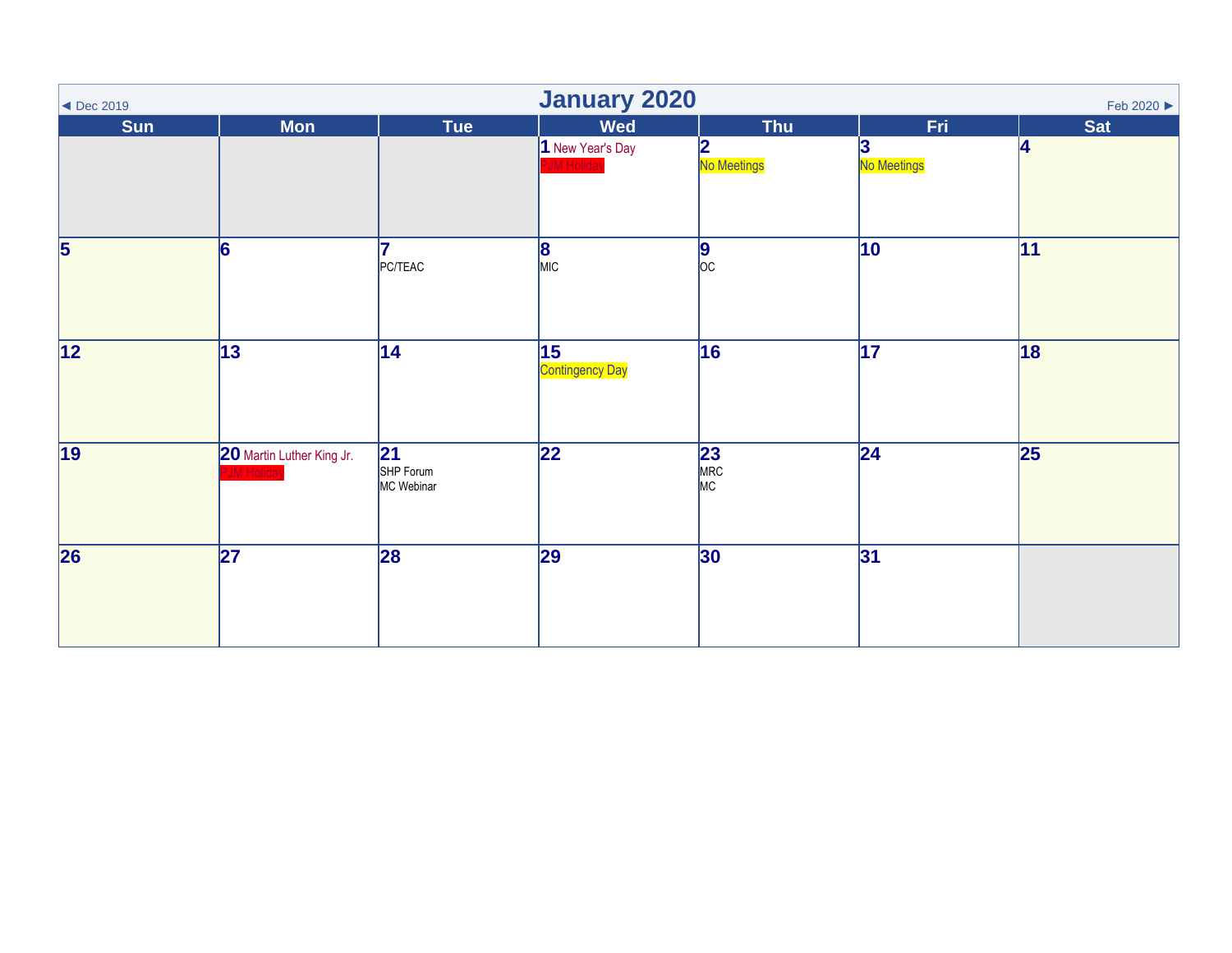| $\vert$ Jan 2020        |                         |                                      | <b>February 2020</b>                                      |                        |                   | Mar 2020 ▶              |
|-------------------------|-------------------------|--------------------------------------|-----------------------------------------------------------|------------------------|-------------------|-------------------------|
| Sun                     | <b>Mon</b>              | Tue                                  | <b>Wed</b>                                                | <b>Thu</b>             | Fri               | <b>Sat</b>              |
|                         |                         |                                      |                                                           |                        |                   | 1                       |
| $\overline{\mathbf{2}}$ | $\overline{\mathbf{3}}$ | 4<br>PC/TEAC                         | $\frac{5}{MIC}$                                           | $\frac{6}{\circ}$      | 17                | $\overline{\mathbf{8}}$ |
| 9<br>NARUC              | 10<br>NARUC             | 11<br>NARUC<br>BOM<br>LC             | $\overline{12}$<br><b>Contingency Day</b><br>NARUC<br>BOM | 13<br>No Meetings      | 14<br>No Meetings | 15                      |
| 16                      | 17 Presidents Day       | <b>18</b><br>SHP Forum<br>MC Webinar | 19                                                        | <b>20</b><br>MRC<br>MC | $\overline{21}$   | 22                      |
| 23                      | $\overline{24}$         | $\overline{25}$                      | 26                                                        | $\overline{27}$        | 28                | 29                      |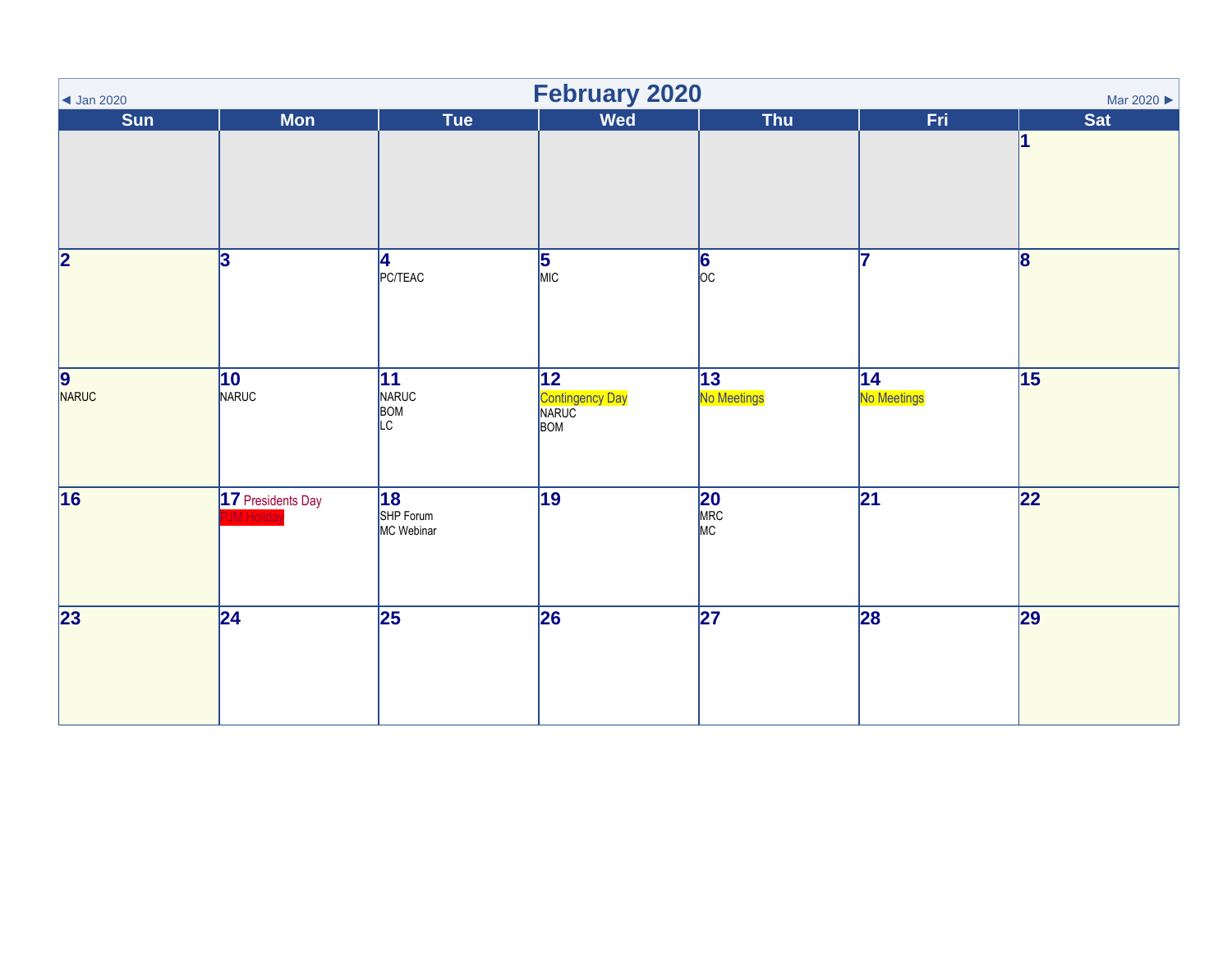| $\blacktriangleleft$ Feb 2020   |                                            |                                       | <b>March 2020</b>            |                        |                         | Apr 2020 ▶ |
|---------------------------------|--------------------------------------------|---------------------------------------|------------------------------|------------------------|-------------------------|------------|
| <b>Sun</b>                      | <b>Mon</b>                                 | Tue                                   | <b>Wed</b>                   | Thu                    | Fri                     | <b>Sat</b> |
| 1                               | 2                                          | 3                                     | 4                            | 5                      | 6                       | 17         |
| <b>8</b> Daylight Saving Begins | $\vert$ 9                                  | $\overline{10}$<br>PC/TEAC            | $\overline{11}$<br>MIC       | $\frac{12}{\text{oc}}$ | $\overline{13}$         | 14         |
| $\overline{15}$                 | 16<br>No Meetings                          | 17 Saint Patrick's Day<br>No Meetings | 18<br><b>Contingency Day</b> | $\overline{19}$        | <b>20</b> Spring Begins | 21         |
| 22                              | $\overline{23}$<br>SHP Forum<br>MC Webinar | $\overline{24}$                       | $\overline{25}$              | <b>26</b><br>MRC<br>MC | $\overline{27}$         | 28         |
| 29                              | 30                                         | 31                                    |                              |                        |                         |            |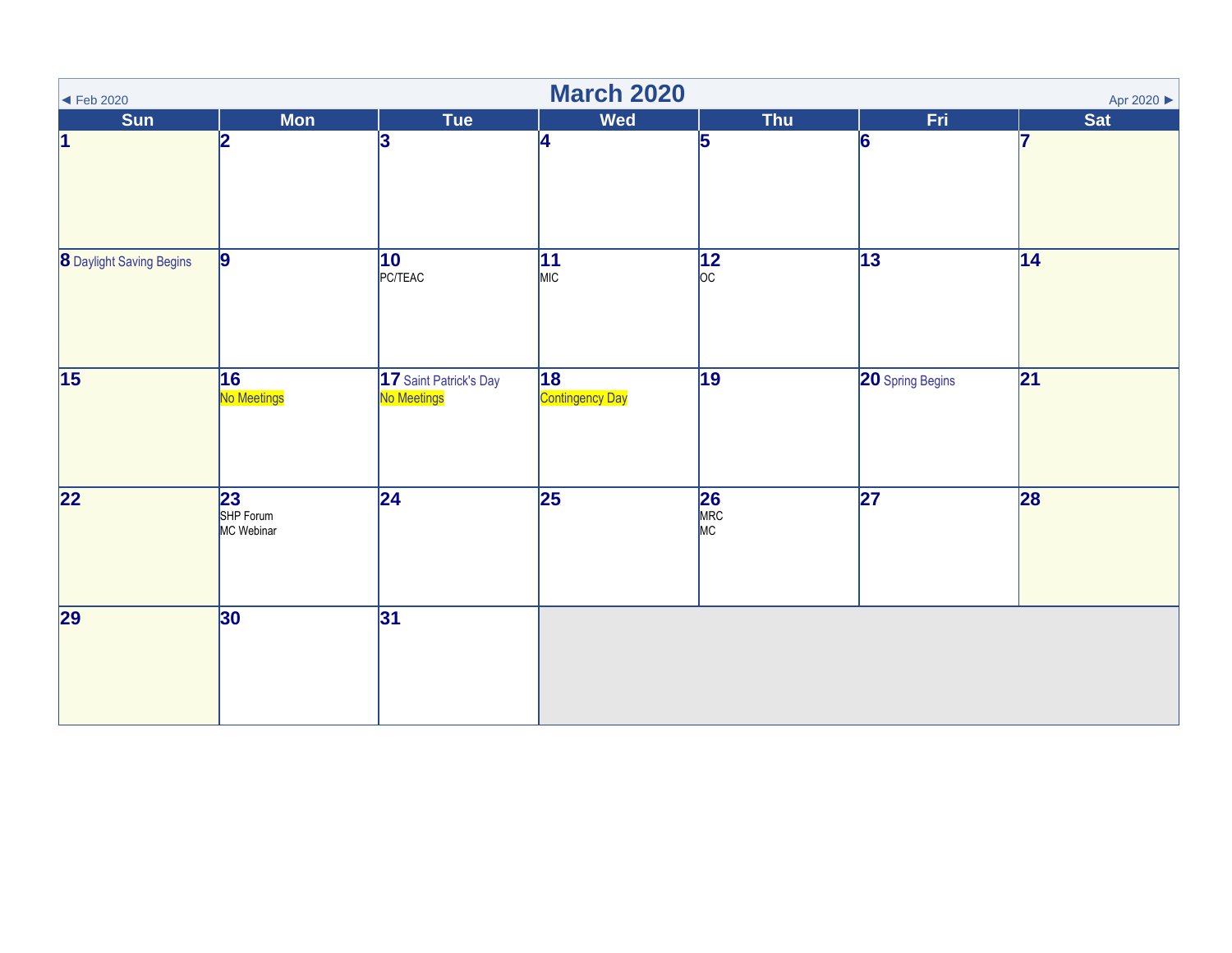| <b>April 2020</b><br>May 2020 ▶<br>◀ Mar 2020         |                                  |                            |                                                                    |                                                                    |                                                                 |            |  |  |
|-------------------------------------------------------|----------------------------------|----------------------------|--------------------------------------------------------------------|--------------------------------------------------------------------|-----------------------------------------------------------------|------------|--|--|
| <b>Sun</b>                                            | <b>Mon</b>                       | Tue                        | <b>Wed</b>                                                         | <b>Thu</b>                                                         | Fri                                                             | <b>Sat</b> |  |  |
|                                                       |                                  |                            |                                                                    | 2                                                                  | 3                                                               | 4          |  |  |
| $\overline{\mathbf{5}}$<br><b>OPSI Spring Meeting</b> | 6<br><b>OPSI Spring Meeting</b>  | <b>OPSI Spring Meeting</b> | 8<br><b>Avoid Afternoon Meetings</b><br>Passover begins at Sundown | 9<br><b>No Meetings</b><br>Passover                                | 10 Good Friday<br>No Meetings<br>Passover (2 <sup>nd</sup> Day) | 11         |  |  |
| 12 Easter                                             | $\sqrt{13}$                      | 14<br>PC/TEAC              | 15<br>MIC                                                          | 16<br>$ _{\text{OC}}$                                              | $\overline{17}$                                                 | 18         |  |  |
| 19                                                    | 20<br>BOM                        | 21 <br>BOM<br>LC           | 22 <br><b>Contingency Day</b><br>BOM                               | 23<br><b>Avoid Afternoon Meetings</b><br>Ramadan begins at sundown | 24 <br>Beginning of Ramadan                                     | 25         |  |  |
| $\overline{26}$                                       | 27 <br>SHP Forum?<br>MC Webinar? | 28                         | $\overline{29}$                                                    | 30<br>MRC<br>MC?                                                   |                                                                 |            |  |  |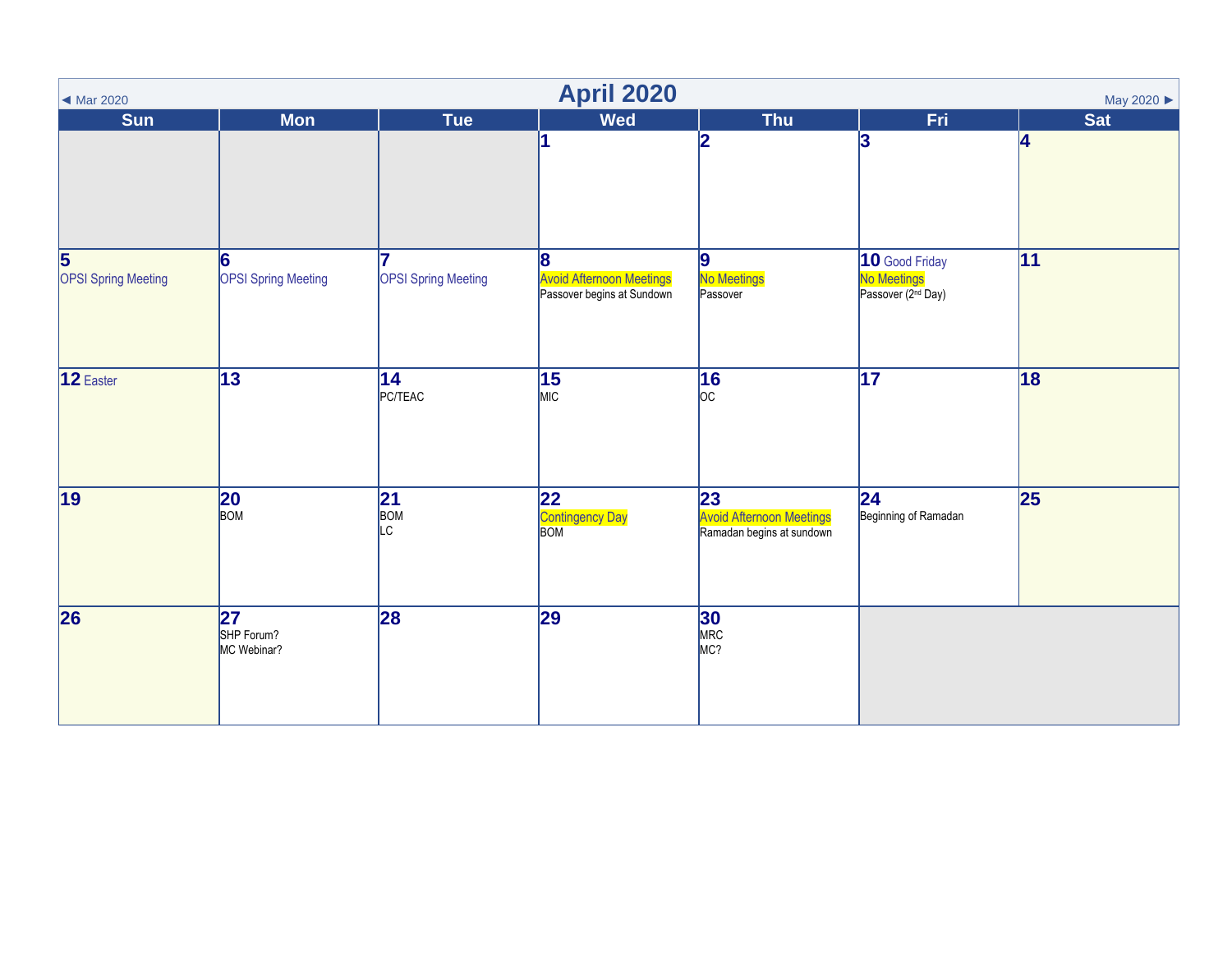| <b>May 2020</b><br>Jun 2020<br>$\blacktriangleleft$ Apr 2020 |                             |                                        |                                              |                                         |                  |                 |  |  |
|--------------------------------------------------------------|-----------------------------|----------------------------------------|----------------------------------------------|-----------------------------------------|------------------|-----------------|--|--|
| <b>Sun</b>                                                   | <b>Mon</b>                  | Tue                                    | <b>Wed</b>                                   | <b>Thu</b>                              | Fri              | Sat             |  |  |
|                                                              |                             |                                        |                                              |                                         |                  | 2               |  |  |
| $\overline{\mathbf{3}}$                                      | 4<br>Annual Meeting<br>MC   | 5<br>Annual Meeting<br>General Session | 6<br>Annual Meeting<br>PIEOUG<br>TOA-AC/TODO | 17<br>No Meetings                       | 8<br>No Meetings | $\overline{9}$  |  |  |
| 10 Mother's Day                                              | 11<br><b>Avoid Meetings</b> | $ 12\rangle$<br>PC/TEAC                | 13<br>MIC                                    | $14$ <sub>oc</sub>                      | $\overline{15}$  | 16              |  |  |
| 17                                                           | 18                          | $\overline{19}$                        | 20<br>Contingency Day                        | $\overline{21}$                         | $\overline{22}$  | $\overline{23}$ |  |  |
| $\overline{24}$<br>Eid al-Fitr                               | 25 Memorial Day             | 26<br>SHP Forum?<br>MC Webinar?        | $\overline{27}$                              | $\overline{\mathbf{28}}$ <sub>MRC</sub> | 29               | 30              |  |  |
| 31                                                           |                             |                                        |                                              |                                         |                  |                 |  |  |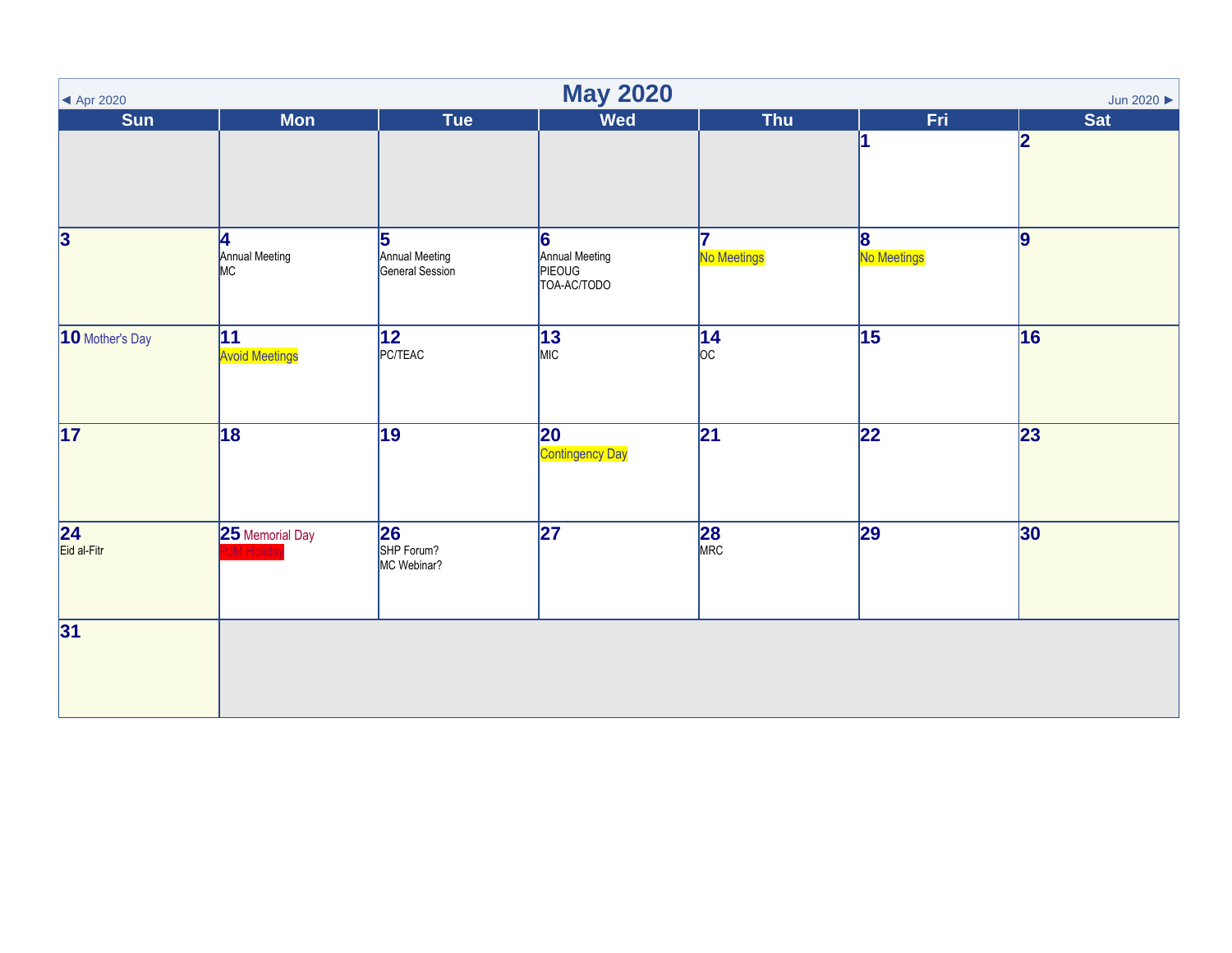| $\blacktriangleleft$ May 2020    | <b>June 2020</b><br>Jul 2020 $\blacktriangleright$ |                                  |                                        |                       |                 |                    |  |  |  |  |
|----------------------------------|----------------------------------------------------|----------------------------------|----------------------------------------|-----------------------|-----------------|--------------------|--|--|--|--|
| Sun                              | <b>Mon</b>                                         | Tue                              | <b>Wed</b>                             | Thu                   | Fri             | <b>Sat</b>         |  |  |  |  |
|                                  |                                                    | $2$<br>PC/TEAC                   | $\frac{3}{\text{MIC}}$                 | $\frac{4}{\text{oc}}$ | 5               | 6                  |  |  |  |  |
| $\overline{\mathbf{7}}$          | $\overline{8}$<br>No Meetings                      | $\vert$ 9<br>No Meetings         | $ 10\rangle$<br><b>Contingency Day</b> | $\overline{11}$       | $\overline{12}$ | 13                 |  |  |  |  |
| $\overline{14}$                  | 15<br>SHP Forum<br>MC Webinar                      | 16                               | $\overline{17}$                        | 18<br>MRC<br>MC       | $\overline{19}$ | 20 Summer Solstice |  |  |  |  |
| 21 Father's Day<br><b>MACRUC</b> | 22<br><b>MACRUC</b>                                | $\overline{23}$<br><b>MACRUC</b> | 24<br>MACRUC                           | $\overline{25}$       | 26              | 27                 |  |  |  |  |
| 28                               | 29                                                 | 30                               |                                        |                       |                 |                    |  |  |  |  |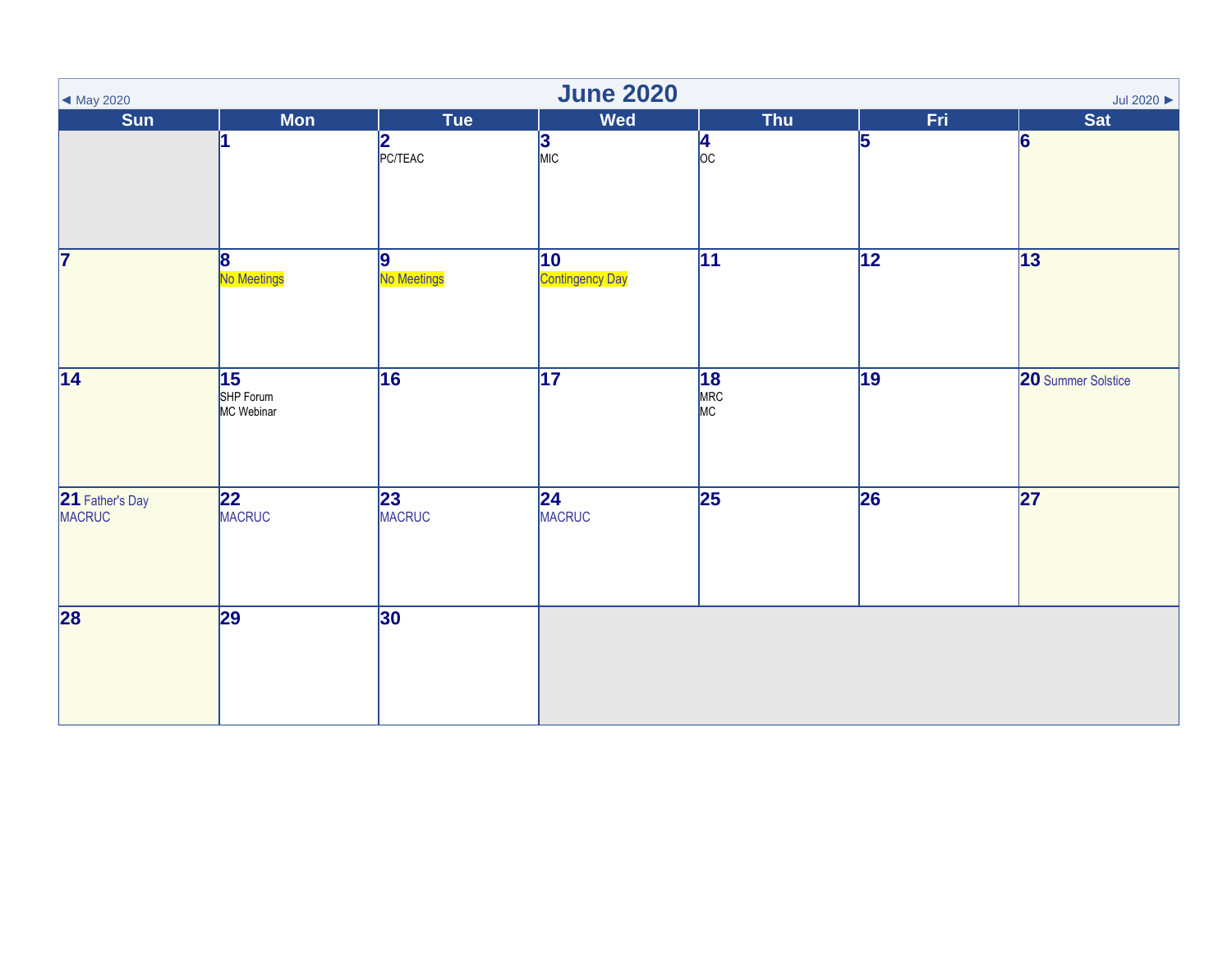| <b>July 2020</b><br>Aug 2020 ▶<br>$\vert$ Jun 2020 |                                               |                  |                       |                                       |                   |              |  |  |
|----------------------------------------------------|-----------------------------------------------|------------------|-----------------------|---------------------------------------|-------------------|--------------|--|--|
| Sun                                                | <b>Mon</b>                                    | Tue              | <b>Wed</b>            | <b>Thu</b>                            | Fri               | <b>Sat</b>   |  |  |
|                                                    |                                               |                  | No Meetings           | 2<br>No Meetings                      | 3                 | 4 Indep. Day |  |  |
| $\overline{\overline{\mathbf{5}}}$                 | $\overline{6}$                                | 7<br>PC/TEAC     | $\frac{8}{MIC}$       | $\sqrt{9}$                            | $\overline{10}$   | 11           |  |  |
| 12                                                 | $\sqrt{13}$                                   | $\overline{14}$  | 15<br>Contingency Day | 16                                    | $\overline{17}$   | 18           |  |  |
| 19<br>NARUC                                        | <b>20</b><br>NARUC<br>SHP Forum<br>MC Webinar | 21<br>NARUC      | 22<br>NARUC           | 23<br>MRC<br>MC                       | $\overline{24}$   | 25           |  |  |
| $\overline{26}$                                    | 27<br>BOM<br>LC                               | $\frac{28}{BOM}$ | 29                    | 30<br><b>Avoid Afternoon Meetings</b> | 31<br>Eid al-Adha |              |  |  |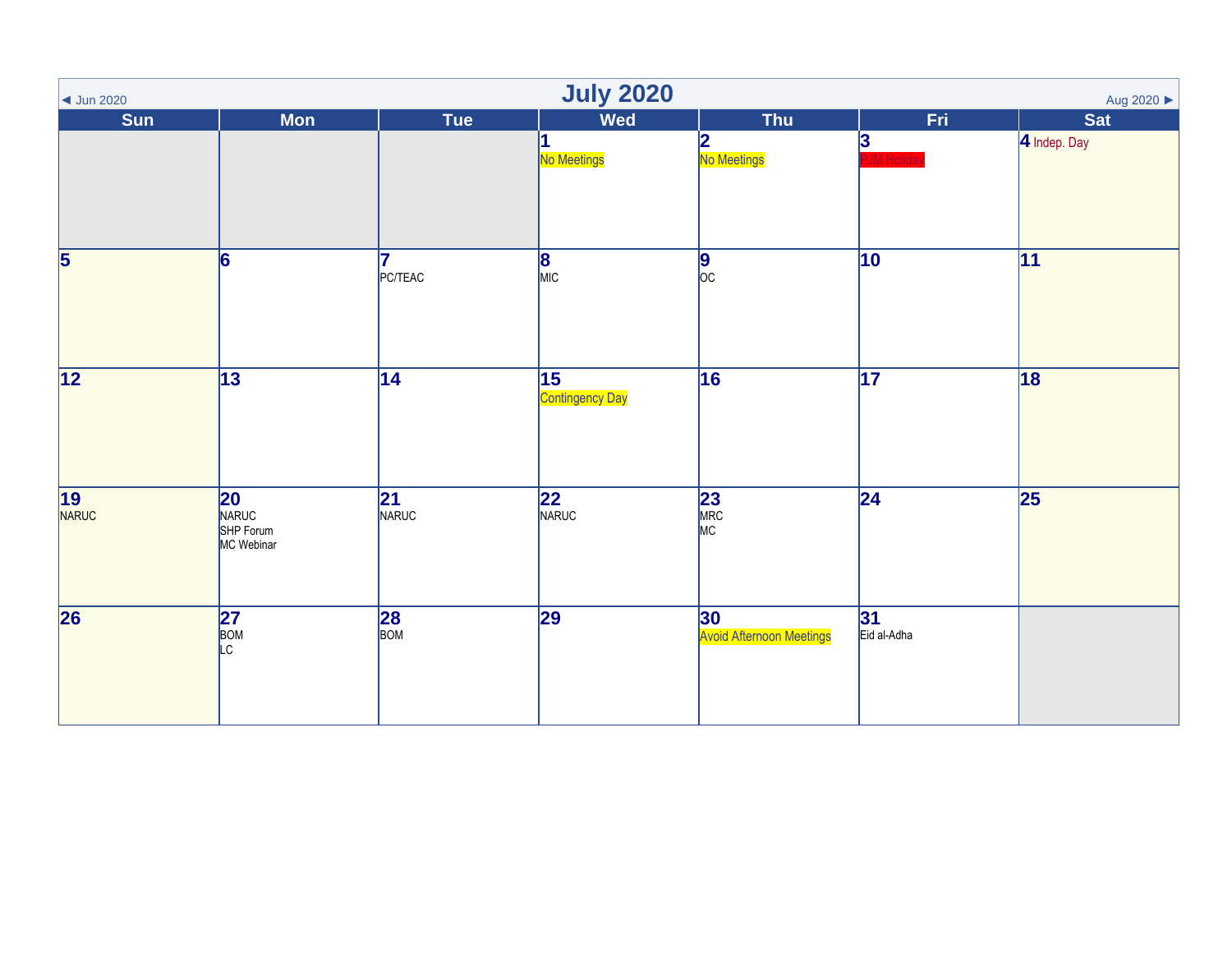| $\vert$ Jul 2020        | <b>August 2020</b><br>Sep 2020 ▶ |                   |                                        |                   |                 |                 |  |  |  |
|-------------------------|----------------------------------|-------------------|----------------------------------------|-------------------|-----------------|-----------------|--|--|--|
| Sun                     | <b>Mon</b>                       | Tue               | Wed                                    | <b>Thu</b>        | Fri             | Sat             |  |  |  |
|                         |                                  |                   |                                        |                   |                 |                 |  |  |  |
| $\overline{\mathbf{2}}$ | $\mathbf{a}$                     | 4<br>PC/TEAC      | $\frac{5}{MIC}$                        | $\frac{6}{\circ}$ | 17              | $\mathbf{8}$    |  |  |  |
| $\overline{9}$          | $\vert$ 10<br>No Meetings        | 11<br>No Meetings | $ 12\rangle$<br><b>Contingency Day</b> | $\overline{13}$   | $\overline{14}$ | $\overline{15}$ |  |  |  |
| $\overline{16}$         | $\overline{17}$                  | $\overline{18}$   | $\overline{19}$                        | $20$<br>MRC       | 21              | $\overline{22}$ |  |  |  |
| $\overline{23}$         | $\overline{24}$                  | $\overline{25}$   | 26                                     | $\overline{27}$   | 28              | 29              |  |  |  |
| 30                      | 31                               |                   |                                        |                   |                 |                 |  |  |  |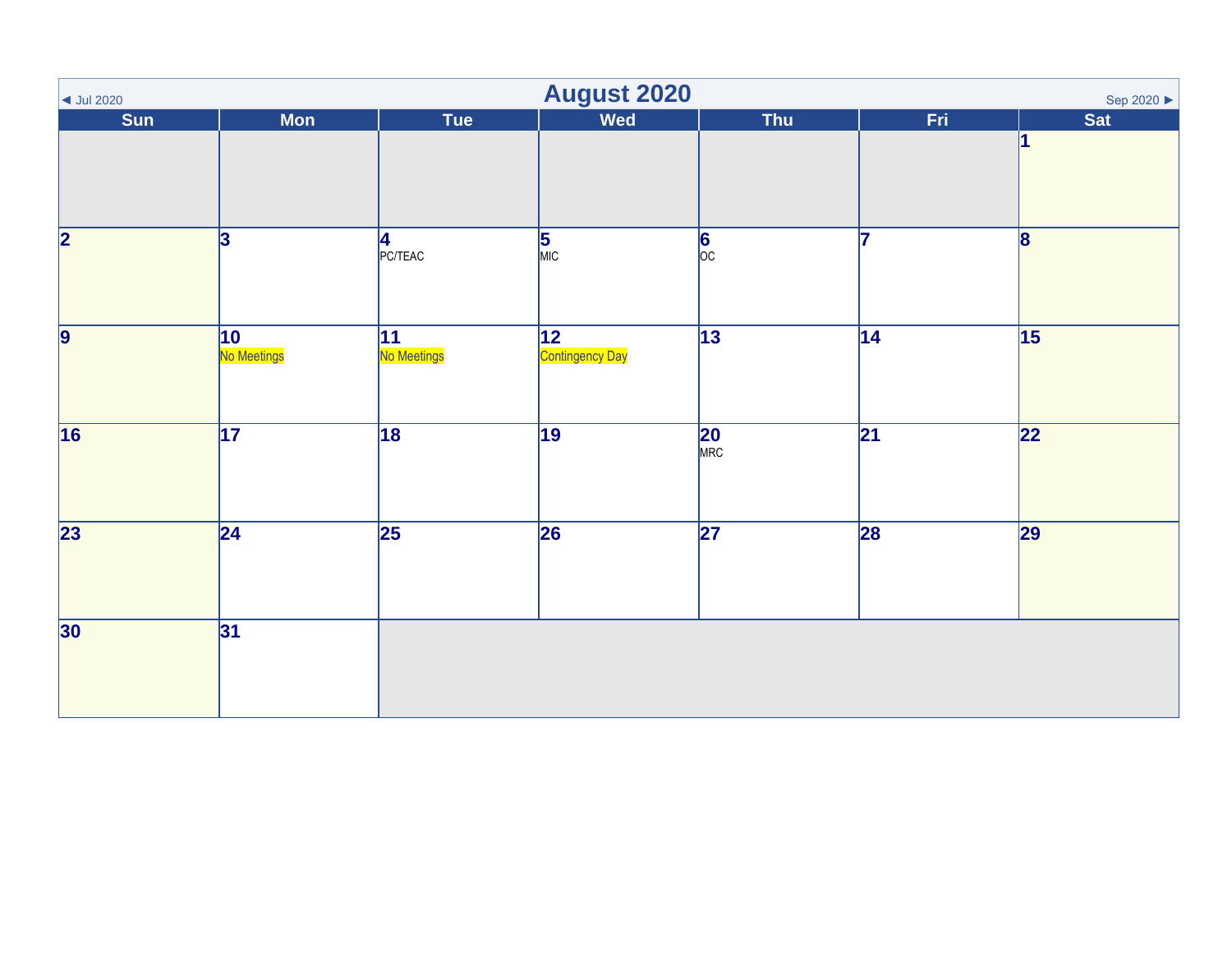| ▲ Aug 2020                                       |                                           |                                | <b>September 2020</b>       |                              |                                                                                | Oct 2020 $\blacktriangleright$ |
|--------------------------------------------------|-------------------------------------------|--------------------------------|-----------------------------|------------------------------|--------------------------------------------------------------------------------|--------------------------------|
| <b>Sun</b>                                       | <b>Mon</b>                                | Tue                            | <b>Wed</b>                  | <b>Thu</b>                   | Fri                                                                            | <b>Sat</b>                     |
|                                                  |                                           | <b>PC/TEAC</b>                 | $\frac{2}{\text{MIC}}$      | 3<br>$\overline{OC}$         | 4<br>No Meetings                                                               | $\overline{5}$                 |
| $\overline{6}$                                   | 7 Labor Day<br><b>IM Holida</b>           | $\vert 8 \vert$<br>No Meetings | 9<br><b>Contingency Day</b> | $\overline{10}$              | $\overline{11}$                                                                | 12                             |
| 13                                               | 14 <br>SHP Forum<br>MC Webinar            | 15                             | 16                          | $\overline{17}$<br>MRC<br>MC | 18<br><b>Avoid Afternoon Meetings</b><br>Rosh Hashannah (begins at<br>sundown) | 19<br>Rosh Hashannah           |
| 20<br>Rosh Hashannah                             | 21<br>BOM<br>LC.                          | 22 Fall begins<br><b>BOM</b>   | 23                          | 24                           | 25                                                                             | 26                             |
| $\overline{27}$<br>Yom Kippur (begins at sunset) | 28<br><b>Avoid Meetings</b><br>Yom Kippur | 29                             | 30                          |                              |                                                                                |                                |

Calendars with US Holiday[s 2020,](https://www.wincalendar.com/2020-Calendar-with-US-Holidays) [Smart Calendar,](https://www.wincalendar.com/2020-Holiday-Calendar) [Today Calendar](https://www.wincalendar.com/Calendar/Today)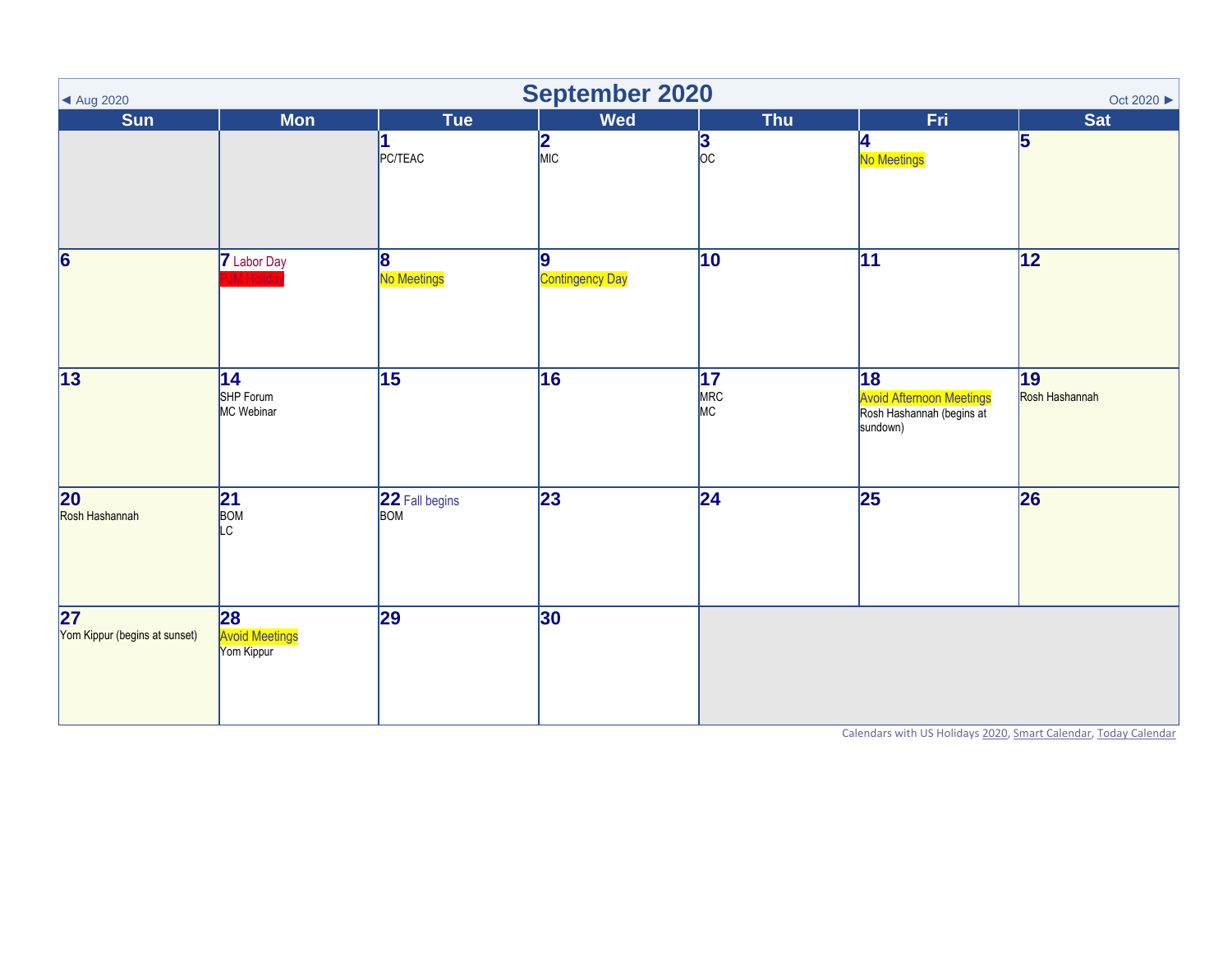| $\blacktriangleleft$ Sep 2020 |                                               |                                            | October 2020          |                       |                 | Nov 2020 ▶      |
|-------------------------------|-----------------------------------------------|--------------------------------------------|-----------------------|-----------------------|-----------------|-----------------|
| Sun                           | <b>Mon</b>                                    | <b>Tue</b>                                 | <b>Wed</b>            | Thu                   | Fri             | <b>Sat</b>      |
|                               |                                               |                                            |                       |                       | 2               | $\mathbf{3}$    |
| 4                             | 5                                             | 6 <br><b>PC/TEAC</b>                       | 7<br>MIC              | $\frac{8}{\text{oc}}$ | 9               | 10              |
| $\overline{11}$               | 12 Columbus Day<br>No Meetings                | 13<br>No Meetings                          | $\overline{14}$       | $\overline{15}$       | 16              | $\overline{17}$ |
| 18                            | $\overline{19}$<br><b>OPSI Annual Meeting</b> | $ 20\rangle$<br><b>OPSI Annual Meeting</b> | 21<br>Contingency Day | $\overline{22}$       | $\overline{23}$ | 24              |
| $\overline{\mathbf{25}}$      | 26<br>SHP Forum<br>MC Webinar                 | 27                                         | 28                    | 29<br>MRC<br>MC       | 30              | 31 Halloween    |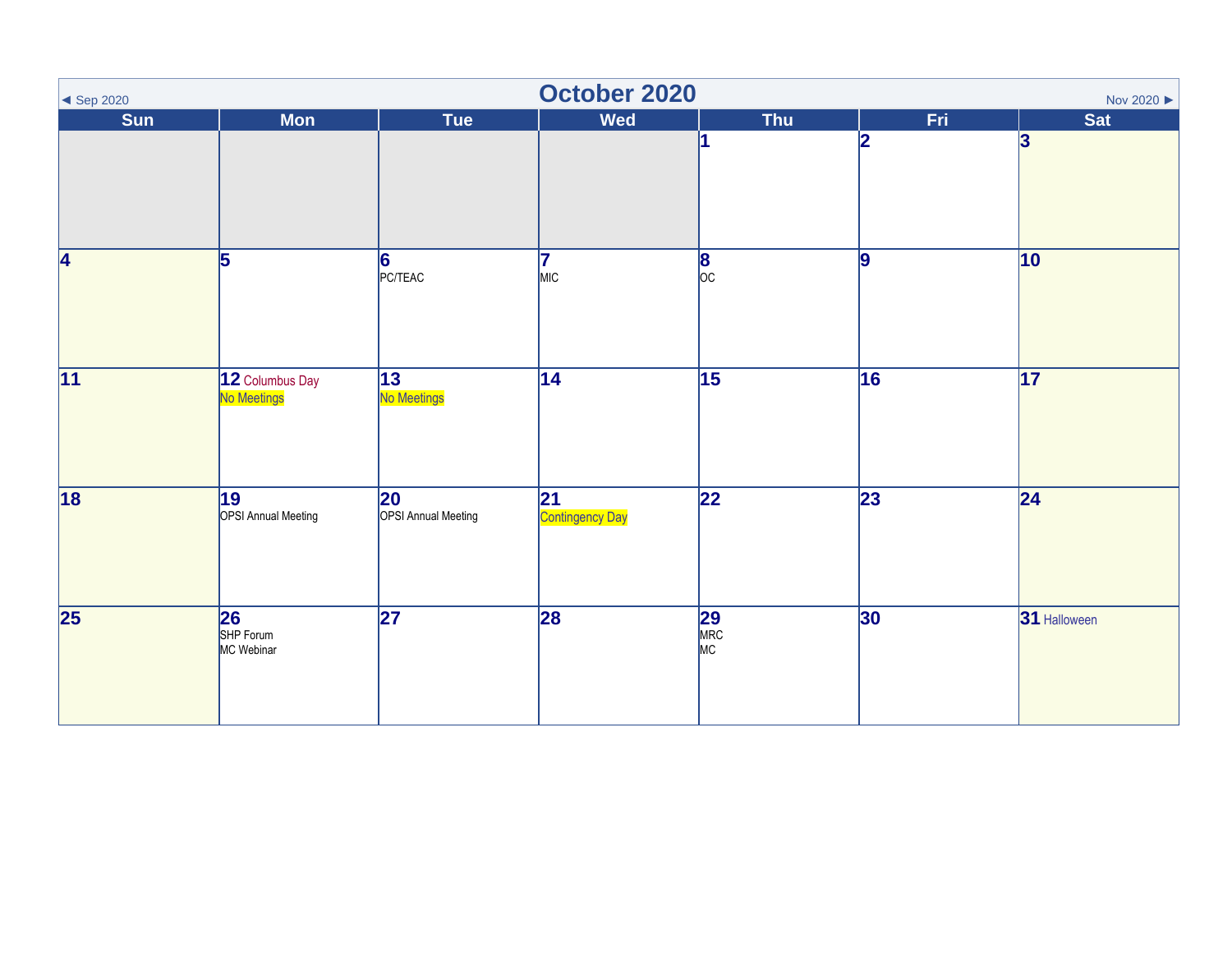| $\sim$ Oct 2020               | November 2020<br>Dec 2020 ▶   |                                         |                                         |                     |                    |            |  |  |  |  |
|-------------------------------|-------------------------------|-----------------------------------------|-----------------------------------------|---------------------|--------------------|------------|--|--|--|--|
| <b>Sun</b>                    | <b>Mon</b>                    | Tue                                     | <b>Wed</b>                              | <b>Thu</b>          | Fri.               | <b>Sat</b> |  |  |  |  |
| 1 Daylight Saving Time Ends 2 |                               | 3 Election Day<br><b>Avoid Meetings</b> | 4<br>PC/TEAC                            | $\frac{5}{MIC}$     | $\frac{6}{\infty}$ | 17         |  |  |  |  |
| 8<br>NARUC                    | 9 <br>NARUC                   | 10<br>Contingency Day<br>NARUC          | 11 Veterans Day<br>NARUC<br>No Meetings | 12 <br>No Meetings  | $\overline{13}$    | 14         |  |  |  |  |
| $\overline{15}$               | 16<br>SHP Forum<br>MC Webinar | $\overline{17}$                         | $\overline{18}$                         | 19<br>MRC<br>MC     | 20                 | 21         |  |  |  |  |
| 22                            | 23                            | 24                                      | $\overline{25}$                         | 26 Thanksgiving Day | 27                 | 28         |  |  |  |  |
| 29                            | 30                            |                                         |                                         |                     |                    |            |  |  |  |  |